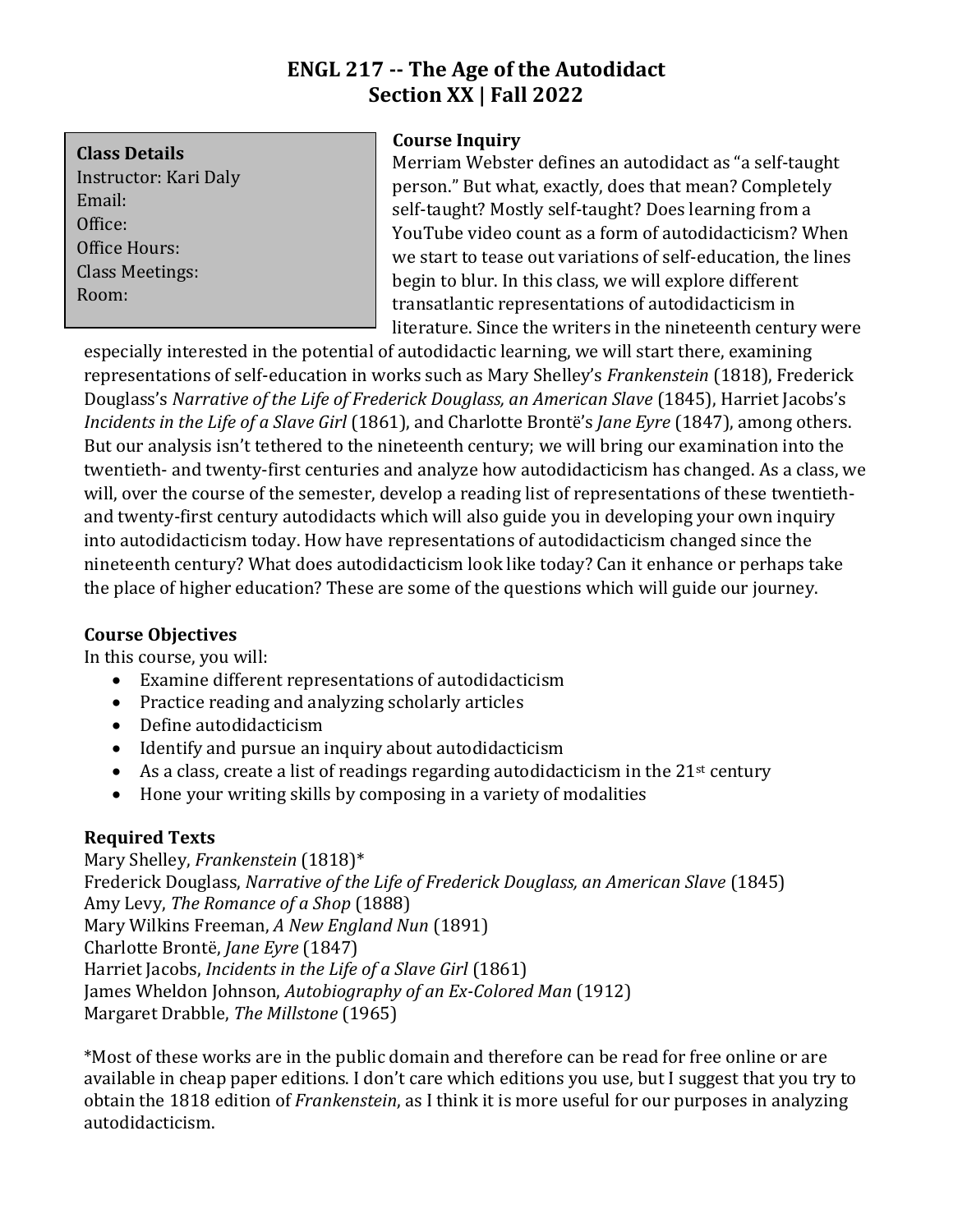Electronic copies of some of these, as well as supplementary readings, will be provided via our learning platform. You are expected to either bring a written copy of the text under discussion for the day *or* a laptop/tablet (if using an e-book). Students who attend class without either a paper copy of the texts or a laptop/tablet to reference an electronic copy will be not be given credit for class activities (for more on class activities, see below).

### **Grading**

We will be using a grading contract for this class. In a grading contract, your grade is calculated entirely on the basis of what you do – on your labor, your conscientious effort and participation. Additionally, your grade is not about your knowledge of literature, your educational background, your writing ability, or your technical skills. Instead, this course assigns grades in such a way that foregrounds your active participation, engagement, and sustained effort as a student. For details on the grading contract, please see the end of this syllabus.

### **Electronic Devices**

While the use of electronic copies of the texts is acceptable, phones are discouraged. However, I understand there are times when technology fails and students aren't left with many options. Please be respectful of our time and resist the urge to be distracted. Students found engaging in social media, texting, YouTube videos or the like will not get credit for participating in class activities.

### **Email and Communications**

Please be aware that I frequently use the announcement feature in our learning platform. You are responsible, therefore, for regularly checking your college email, especially if classes are canceled. Note, too, that I will only respond to emails from your official Mount Holyoke email address.

#### **Writing Center**

I strongly encourage you to make use of the Writing Center for your projects. This is a free service and can help you identify weak points in your work.

#### **Ethical Scholarship**

It is crucial to find and use sources legally and ethically. Please review and abide by the college's code on academic misconduct (plagiarism and misuse of sources); you will be held responsible for understanding these materials. Anyone found plagiarizing will not get credit for completing the assignment and possibly the course.

#### **Accommodations**

It is important to me that all students have the tools and resources necessary to be successful in this course. I have worked to ensure that this class is as accessible as possible for all students, incorporating UDL, multimodal texts, accessible content, and flexible deadlines and schedules. I am dedicated to meeting any accommodation requests, whether or not you are registered with the Center for Students with Disabilities. I am also always learning, so I encourage you to approach me at any time with suggestions or requests for ways to make this class more accessible.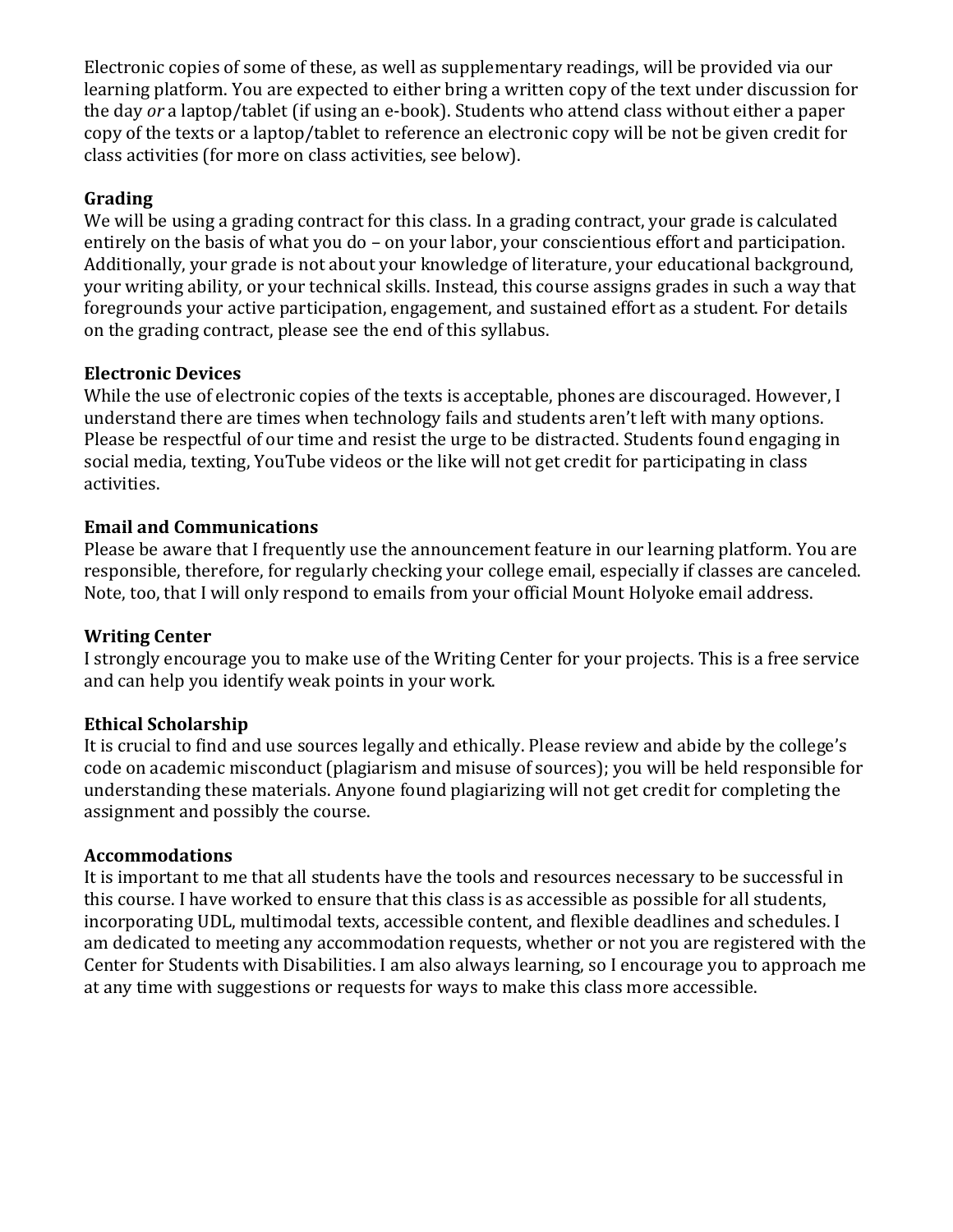### **Details on Class Assignments**

#### Reading Responses:

Students are required to submit a 300-600 word response on our learning platform for each text we read this semester. These can be casual responses, but should be respectful and thoughtful. Mere summaries of the texts we have read will not be accepted.

#### Scaffolding Assignments:

Each major assignment includes a series of scaffolding assignments that build up to the final product.

#### Class Activities:

Students will be expected to participate in activities during each class session. These may be collaborative or individual projects (such peer review or mini-multimodal assignments) and I will try as best I can to design activities which can be completed asynchronously if a student cannot attend a class meeting. Your suggestions are always welcome.

#### Major Assignments:

There are five major assignments in this course: a personal narrative of autodidacticism; a multimodal curation of autodidactic narratives and accompanying analysis; a precis of a scholarly article; an annotated bibliography; and a final research project. I will provide a detailed assignment sheet with scaffolding assignments for each project.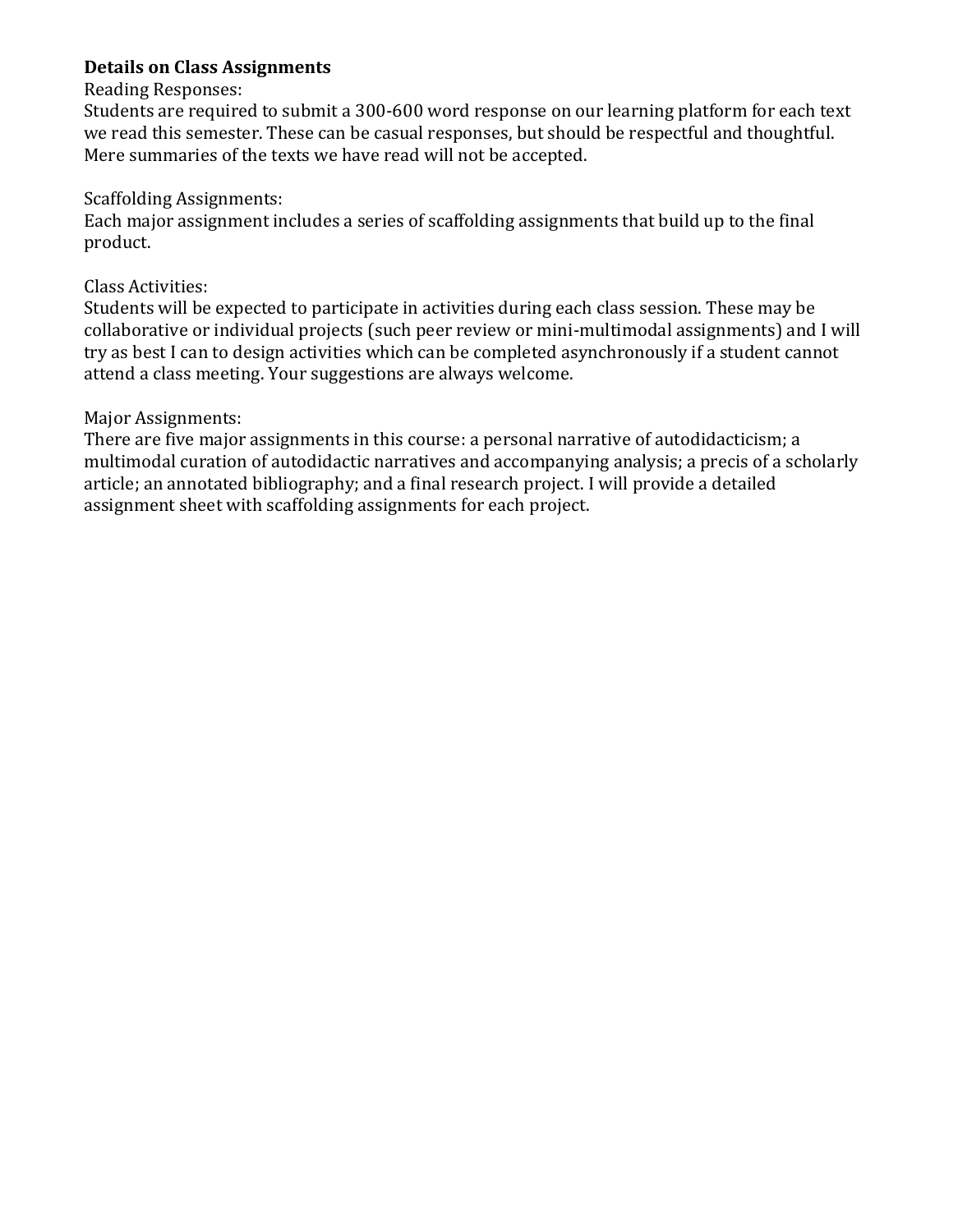## **Class Schedule**

Note: This is an ambition reading schedule. We will negotiate readings as snow days and pandemic-related phenomena arise. If the schedule changes, I will alert you through our learning platform and post an updated version.

| Week           | Day       | Date | <b>Due</b>                                               |  |
|----------------|-----------|------|----------------------------------------------------------|--|
| $\mathbf{1}$   | Monday    |      | Introductions                                            |  |
|                | Wednesday |      | Excerpts from Rose; Shelley, Frankenstein                |  |
| $\overline{2}$ | Monday    |      | Shelley, Frankenstein                                    |  |
|                | Wednesday |      | Shelley, Frankenstein; personal narratives<br>due        |  |
| 3              | Monday    |      | Douglass, Narrative of the Life of Frederick<br>Douglass |  |
|                | Wednesday |      | Curation project due                                     |  |
| 4              | Monday    |      | Levy, The Romance of a Shop                              |  |
|                | Wednesday |      | Levy, The Romance of a Shop                              |  |
| 5              | Monday    |      | Bronte, Jane Eyre                                        |  |
|                | Wednesday |      | Bronte, Jane Eyre                                        |  |
| 6              | Monday    |      | Bronte, Jane Eyre                                        |  |
|                | Wednesday |      | <b>TBD</b>                                               |  |
| $\overline{7}$ | Monday    |      | Jacobs, Incidents in the Life of a Slave Girl            |  |
|                | Wednesday |      | Jacobs, Incidents in the Life of a Slave Girl            |  |
| 8              | Monday    |      | Freeman, A New England Nun                               |  |
|                | Wednesday |      | Precis due                                               |  |
| 9              | Monday    |      | Johnson, Autobiography of an Ex-Colored<br>Man           |  |
|                | Wednesday |      | Johnson, Autobiography of an Ex-Colored<br>Man           |  |
| 10             | Monday    |      | Annotated bibliography due                               |  |
|                | Wednesday |      | Drabble, The Millstone                                   |  |
| 11             | Monday    |      | TBD -- Class-curated reading                             |  |
|                | Wednesday |      | TBD -- Class-curated reading                             |  |
| 12             | Monday    |      | TBD -- Class-curated reading                             |  |
|                | Wednesday |      | TBD -- Class-curated reading                             |  |
| 13             | Monday    |      | TBD -- Class-curated reading                             |  |
|                | Wednesday |      | TBD -- Class-curated reading                             |  |
| 14             | Monday    |      | TBD -- Class-curated reading                             |  |
|                | Wednesday |      | TBD -- Class-curated reading                             |  |
| 15             | Monday    |      | TBD -- Class-curated reading                             |  |
|                | Wednesday |      | Draft of research project due; in-class<br>workshops     |  |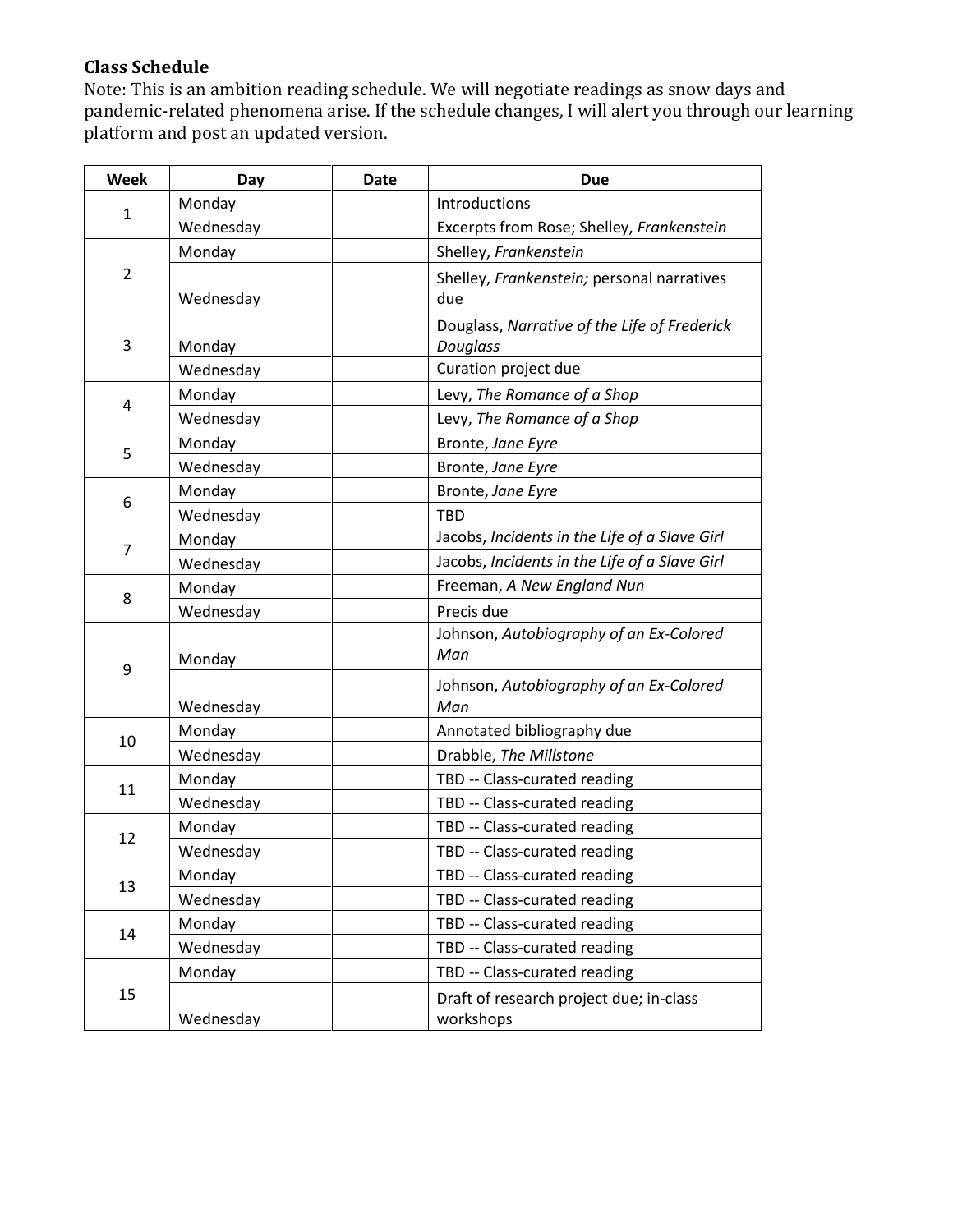## **Grading Contract**

## **Why do a grading contract?**

So, why are we doing a grading contract this semester? For students, grades tend to produce a sense of uncertainty and anxiety. With our grading contract, you -- the student -- have more control over how you are evaluated in this course, as you can set the terms of the contract alongside your peers and you can make informed decisions about completing and submitting work in this course. Studies have found that contract grading tends to produce more interesting work, as students feel more freedom to submit creative or unconventional projects. Grading contracts also minimize systemic or personal implicit biases (e.g. related to language use, identity, political beliefs). In short, the decision to make use of contract grading for our course this semester was done because I think it's best for learning and for creating an equitable and just classroom.

| Grade                                                                                          | # Missed Class<br>Activities (24) | # Missed<br>Reading<br>Journals<br>(12) | # Missed<br>Major<br>Assignments<br>(5) | # Scaffolding<br>Assignments<br>(TBD) | #Late<br>Assignments<br>(Class Activities,<br>Journals, Major<br>Assignments,<br>Scaffolding<br>Assignments) |  |  |  |
|------------------------------------------------------------------------------------------------|-----------------------------------|-----------------------------------------|-----------------------------------------|---------------------------------------|--------------------------------------------------------------------------------------------------------------|--|--|--|
| A                                                                                              | $0 - 4$                           | $0 - 2$                                 | $\boldsymbol{0}$                        | TBD                                   | TBD                                                                                                          |  |  |  |
| B                                                                                              | $4 - 5$                           | $2 - 3$                                 | $\mathbf{0}$                            | TBD                                   | TBD                                                                                                          |  |  |  |
| $\mathsf C$                                                                                    | $6 - 7$                           | $4 - 5$                                 | $\mathbf{1}$                            | TBD                                   | TBD                                                                                                          |  |  |  |
| D                                                                                              | $8 - 10$                          | $6 - 7$                                 | $\overline{2}$                          | TBD                                   | TBD                                                                                                          |  |  |  |
| F                                                                                              | $10+$                             | $8+$                                    | 3                                       | TBD                                   | TBD                                                                                                          |  |  |  |
| $**$ order to achieve an "A" for this course, you will need to fulfill the requirements listed |                                   |                                         |                                         |                                       |                                                                                                              |  |  |  |

## **Proposed Grading Contract:**

*\*\*In order to achieve an "A" for this course, you will need to fulfill the requirements listed above AND earn three Additional Activities points as explained on the next page*

I've proposed a grading contract based on my values as an instructor -- that is, **engagement**  (completing assignments) and **consideration** (completing assignments on time, when possible). I've also attempted to prioritize **flexibility** by giving room for error, tardiness, incompletion, etc. while still making commitments to high standards for our course.

## **How does this contract work?**

Using this contract, your grade is determined by the *lowest listed score*. So, if you have 0 missed class activities and assignments but miss 3 journal entries, your baseline grade would be a "B."

**Please Note:** All assignments must be completed in good faith. This means that submissions which do not meet the criteria of the assigned work will not be accepted.